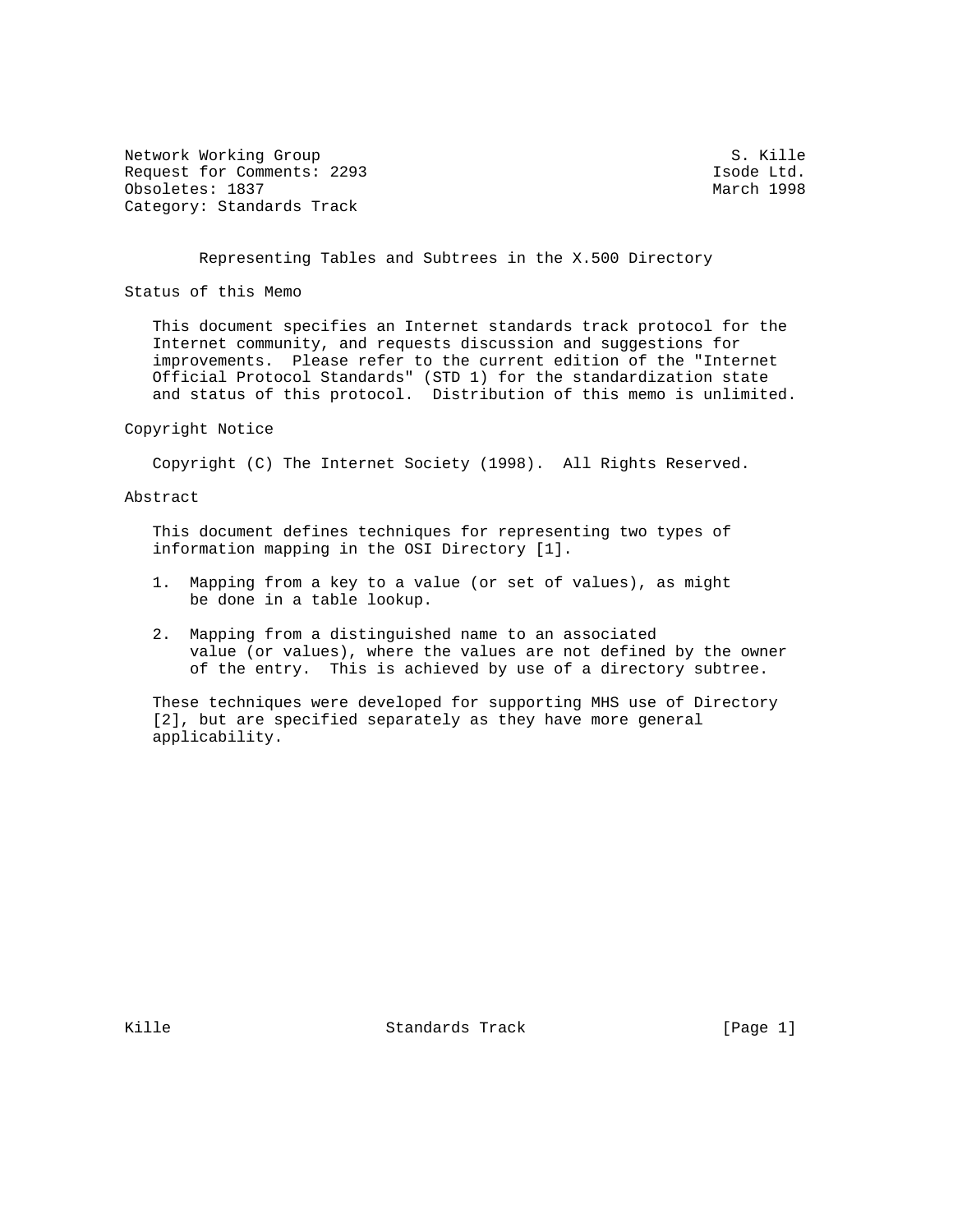## 1 Representing Flat Tables

 Before considering specific function, a general purpose technique for representing tables in the directory is introduced. The schema for this is given in Figure 1. A table can be considered as an unordered set of key to (single or multiple) value mappings, where the key cannot be represented as a global name. There are four reasons why this may occur:

- 1. The object does not have a natural global name.
- 2. The object can only be named effectively in the context of being a key to a binding. In this case, the object will be given a natural global name by the table.
- 3. The object has a global name, and the table is being used to associate parameters with this object, in cases where they cannot be placed in the objects global entry. Reasons why they might not be so placed include:
	- o The object does not have a directory entry
	- o There is no authority to place the parameters in the global entry
	- o The parameters are not global --- they only make sense in the context of the table.
- 4. It is desirable to group information together as a performance optimization, so that the block of information may be widely replicated.

 A table is represented as a single level subtree. The root of the subtree is an entry of object class Table. This is named with a common name descriptive of the table. The table will be located somewhere appropriate to its function. If a table is private to an MTA, it will be below the MTA's entry. If it is shared by MTA's in an organization, it will be located under the organization.

 The generic table entry contains only a description. All instances will be subclassed, and the subclass will define the naming attribute. Two subclasses are defined:

Kille Standards Track [Page 2]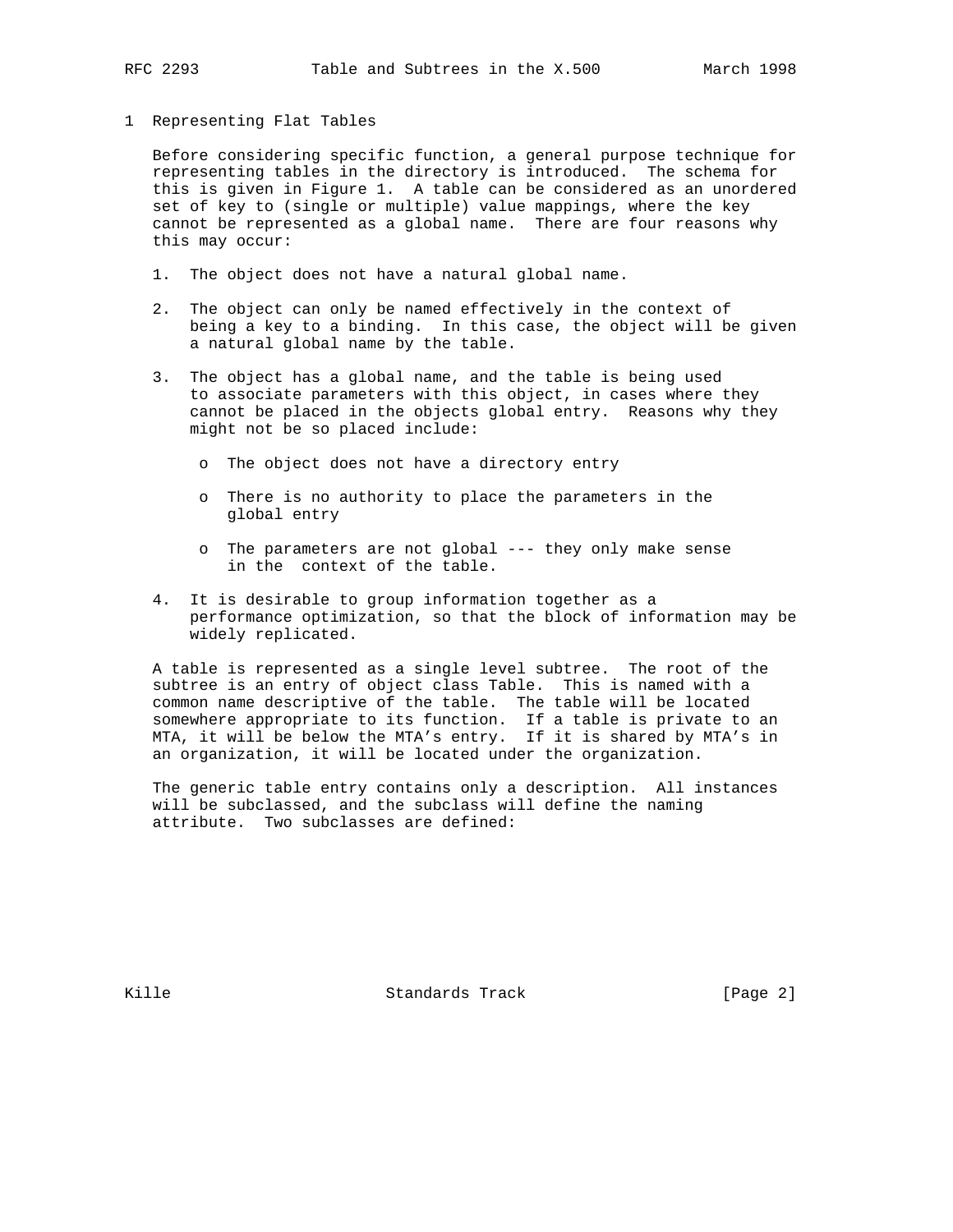```
table OBJECT-CLASS ::= {
    SUBCLASS OF {top}
    MUST CONTAIN {commonName}
    MAY CONTAIN {manager}
    ID oc-table}
tableEntry OBJECT-CLASS ::= {
    SUBCLASS OF {top}
   MAY CONTAIN {description} 10
    ID oc-table-entry}
textTableEntry OBJECT-CLASS ::= {
    SUBCLASS OF {tableEntry}
    MUST CONTAIN {textTableKey}
    MAY CONTAIN {textTableValue}
    ID oc-text-table-entry}
textTableKey ATTRIBUTE ::= {
   SUBTYPE OF name 20
    WITH SYNTAX DirectoryString {ub-name}
    ID at-text-table-key}
textTableValue ATTRIBUTE ::= {
    SUBTYPE OF name
    WITH SYNTAX DirectoryString {ub-description}
    ID at-text-table-value}
distinguishedNameTableEntry OBJECT-CLASS ::= {
   SUBCLASS OF {tableEntry} 30
    MUST CONTAIN {distinguishedNameTableKey}
    ID oc-distinguished-name-table-entry}
distinguishedNameTableKey ATTRIBUTE ::= {
    SUBTYPE OF distinguishedName
    ID at-distinguished-name-table-key}
                    Figure 1: Representing Tables
```
 1. TextEntry, which define table entries with text keys, which may have single or multiple values of any type. An attribute is defined to allow a text value, to support the frequent text key to text value mapping. Additional values may be defined.

Kille **Standards Track** [Page 3]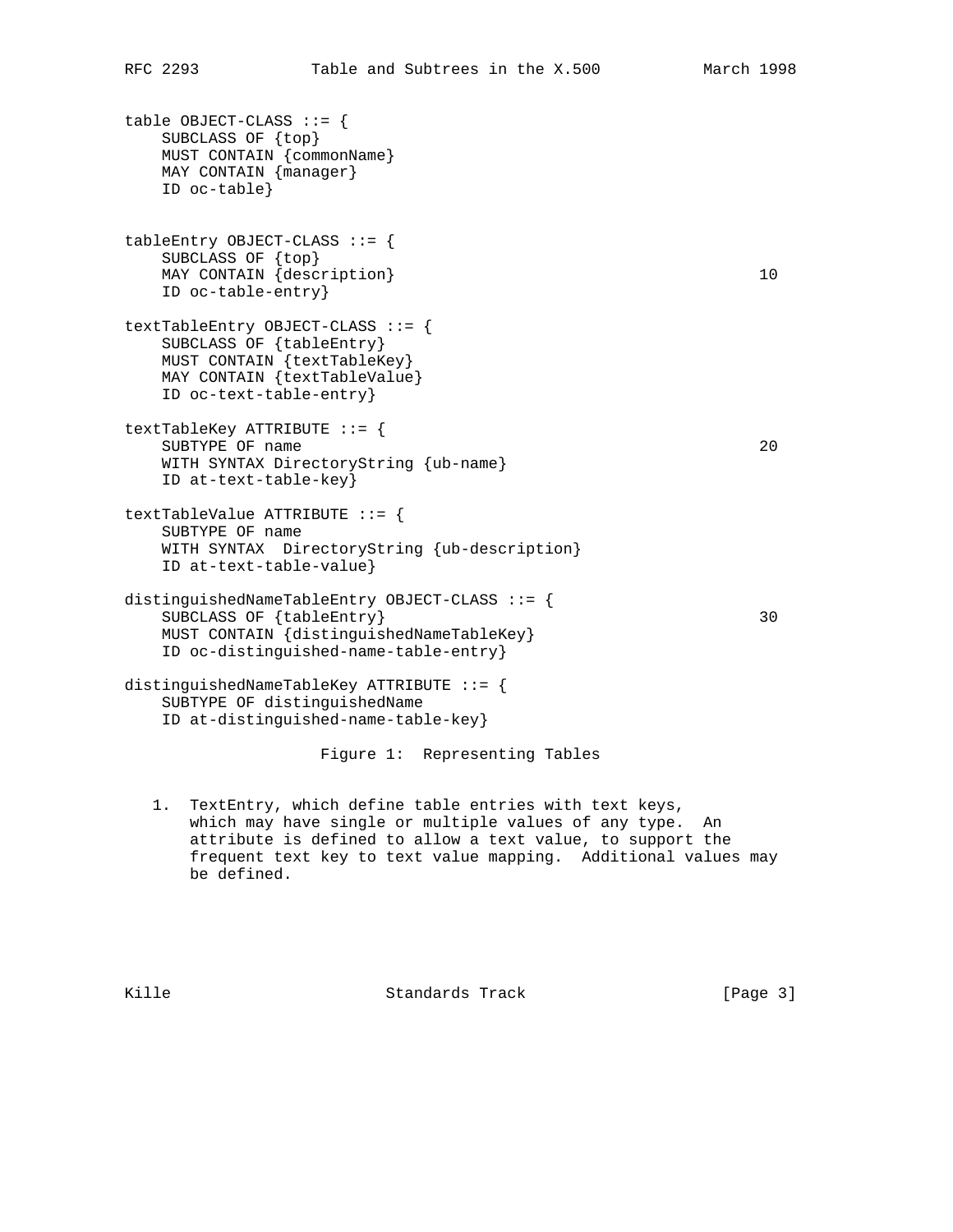2. DistinguishedNameEntry. This is used for associating information with globally defined objects. This approach should be used where the number of objects in the table is small or very sparsely spread over the DIT. In other cases where there are many objects or the objects are tightly clustered in the DIT, the subtree approach defined in Section 2 will be preferable. No value attributes are defined for this type of entry. An application of this will make appropriate subtyping to define the needed values.

This is best illustrated by example. Consider the MTA:

 CN=Bells, OU=Computer Science, O=University College London, C=GB

 Suppose that the MTA needs a table mapping from private keys to fully qualified domain names (this example is fictitious). The table might be named as:

 CN=domain-nicknames, CN=Bells, OU=Computer Science, O=University College London, C=GB

 To represent a mapping in this table from "euclid" to "bloomsbury.ac.uk", the entry:

 TextTableKey=euclid, CN=domain-nicknames, CN=Bells, OU=Computer Science, O=University College London, C=GB

will contain the attribute:

TextTableValue=bloomsbury.ac.uk

 A second example, showing the use of DistinguishedNameEntry is now given. Consider again the MTA:

 CN=Bells, OU=Computer Science, O=University College London, C=GB

 Suppose that the MTA needs a table mapping from MTA Name to bilateral agreement information of that MTA. The table might be named as:

 CN=MTA Bilateral Agreements, CN=Bells, OU=Computer Science, O=University College London, C=GB

Kille Standards Track [Page 4]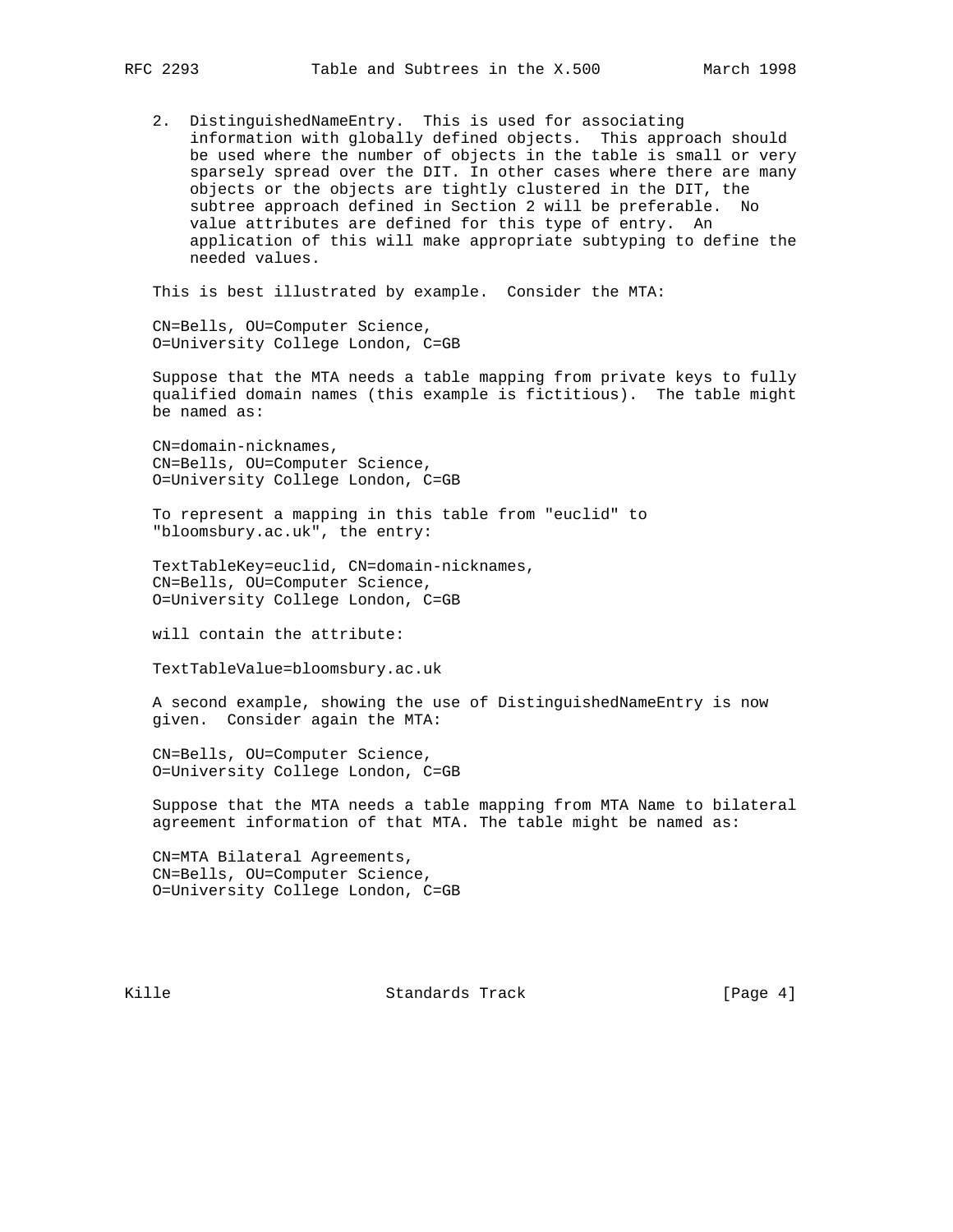To represent information on the MTA which has the Distinguished Name:

CN=Q3T21, ADMD=Gold 400, C=GB

 There would be an entry in this table with the Relative Distinguished Name of the table entry being the Distinguished Name of the MTA being referred to. The MTA Bilateral information would be an attribute in this entry. Using a non-standard notation, the Distinguished Name of the table entry is:

 DistinguishedNameTableKey=<CN=Q3T21, ADMD=Gold 400, C=GB>, CN=MTA Bilateral Agreements, CN=Bells, OU=Computer Science, O=University College London, C=GB

2 Representing Subtrees

 A subtree is similar to a table, except that the keys are constructed as a distinguished name hierarchy relative to the location of the subtree in the DIT. The subtree effectively starts a private "root", and has distinguished names relative to this root. Typically, this approach is used to associate local information with global objects. The schema used is defined in Figure 2. Functionally, this is equivalent to a table with distinguished name keys. The table approach is best when the tree is very sparse. This approach is better for subtrees which are more populated.

 The subtree object class defines the root for a subtree in an analogous means to the table. Information within the subtree will generally be defined in the same way as for the global object, and so

 subtree OBJECT-CLASS ::= { SUBCLASS OF {top} MUST CONTAIN {commonName} MAY CONTAIN {manager} ID oc-subtree}

Figure 2: Representing Subtrees

no specific object classes for subtree entries are needed.

For example consider University College London.

O=University College London, C=GB

Kille Standards Track [Page 5]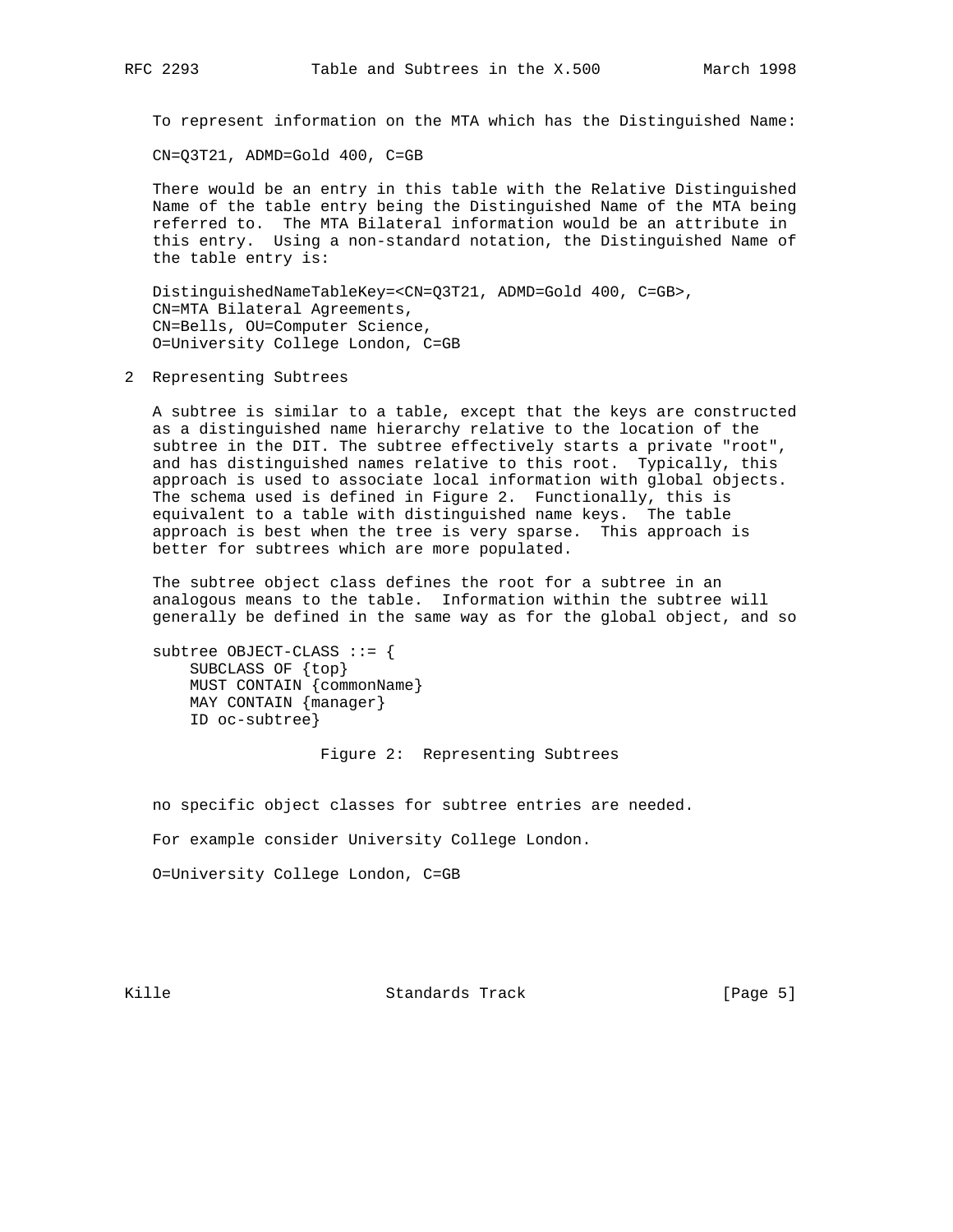Suppose that the UCL needs a private subtree, with interesting information about directory objects. The table might be named as:

 CN=private subtree, O=University College London, C=GB

UCL specific information on Inria might be stored in the entry:

 O=Inria, C=FR, CN=private subtree, O=University College London, C=GB

Practical examples of this mapping are given in [2].

3 Acknowledgments

Acknowledgments for work on this document are given in [2].

References

- [1] The Directory --- overview of concepts, models and services, 1993. CCITT X.500 Series Recommendations.
- [2] Kille, S.E., "X.400-MHS use of the X.500 directory to support X.400-MHS routing," RFC 1801, June 1995.
- 4 Security Considerations

Security considerations are not discussed in this memo.

5 Author's Address

 Steve Kille Isode Ltd The Dome The Square Richmond TW9 1DT England

 Phone: +44-181-332-9091 EMail: S.Kille@ISODE.COM

Kille Standards Track [Page 6]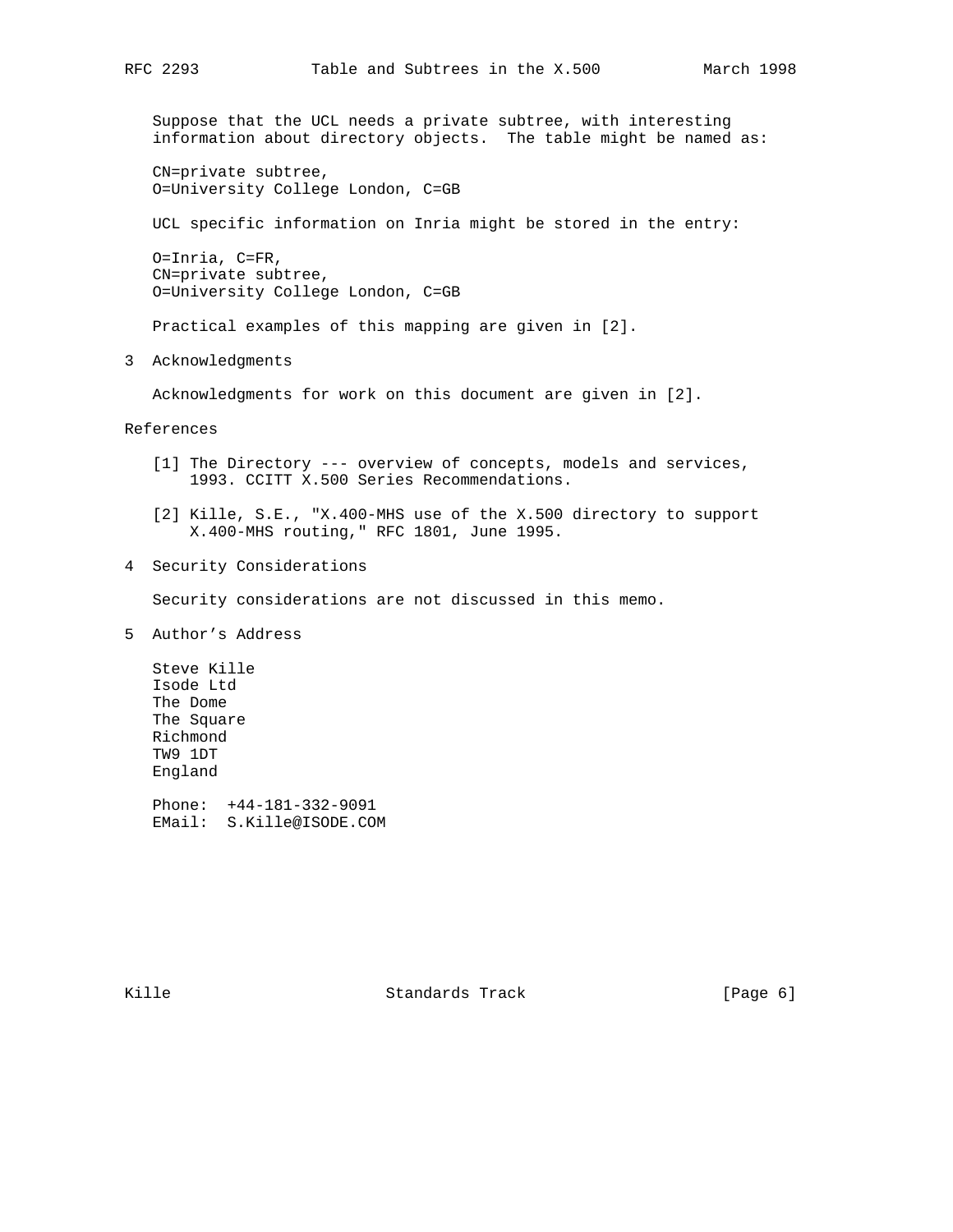```
A Object Identifier Assignment
mhs-ds OBJECT IDENTIFIER ::= {iso(1) org(3) dod(6) internet(1)
          private(4) enterprises(1) isode-consortium (453) mhs-ds (7)}
tables OBJECT IDENTIFIER ::= {mhs-ds 1}
oc OBJECT IDENTIFIER ::= {tables 1}
at OBJECT IDENTIFIER ::= {tables 2}oc-subtree OBJECT IDENTIFIER ::= {oc 1}
oc-table OBJECT IDENTIFIER ::= \{oc 2\} 10
oc-table-entry OBJECT IDENTIFIER ::= {oc 3}
oc-text-table-entry OBJECT IDENTIFIER ::= {oc 4}
oc-distinguished-name-table-entry OBJECT IDENTIFIER ::= {oc 5}
at-text-table-key OBJECT IDENTIFIER ::= \{at 1\}at-text-table-value OBJECT IDENTIFIER := \{at 2\}at-distinguished-name-table-key OBJECT IDENTIFIER ::= \{at 3\} Figure 3: Object Identifier Assignment
```
Kille Standards Track [Page 7]